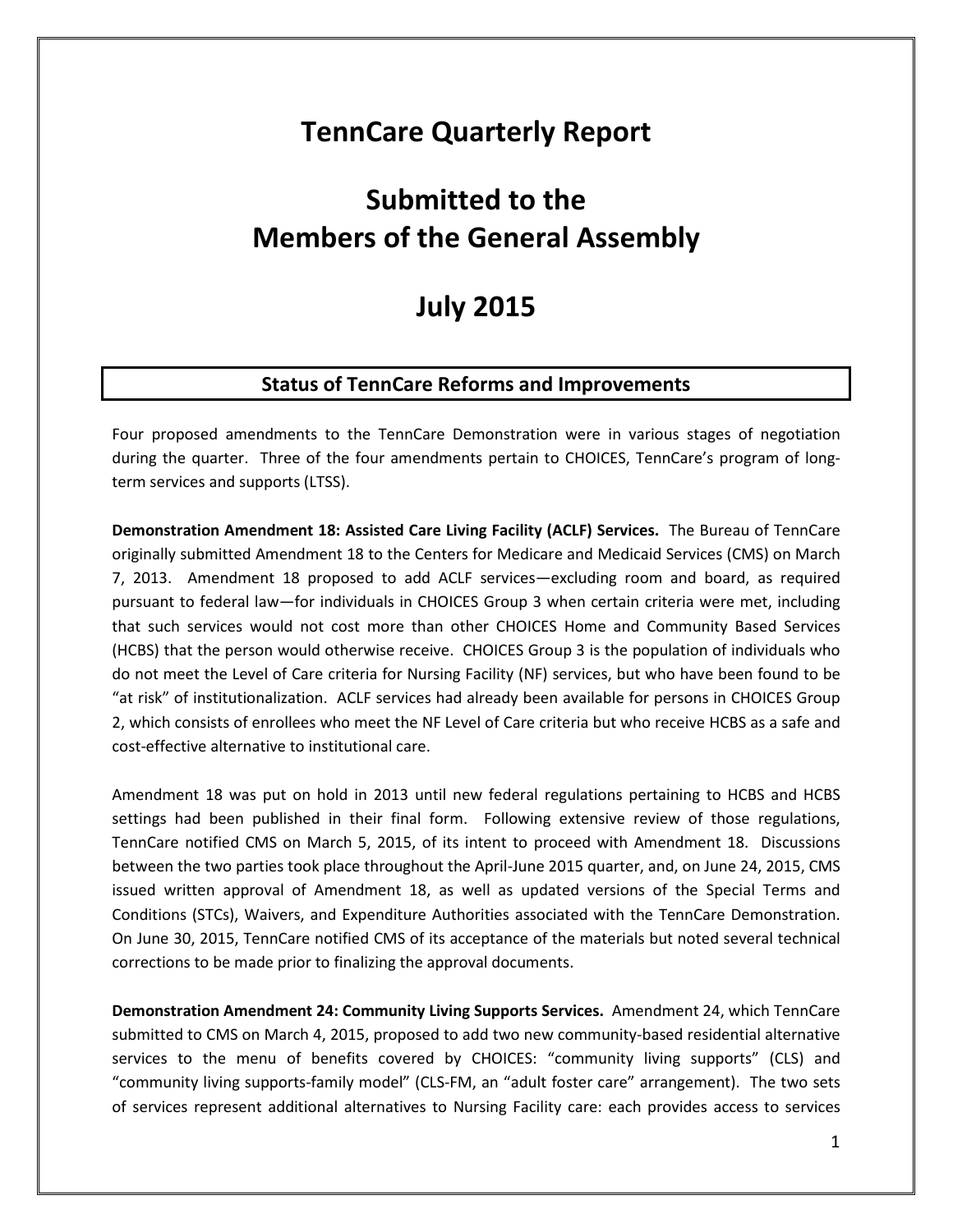and supports in a small shared residential setting, allowing the individual to reside in the community. Delivery of CLS and CLS-FM would adhere to the aforementioned federal HCBS regulations and, like Assisted Living services for members in CHOICES Group 3, would not cost more than other CHOICES HCBS that the person would otherwise receive. Implementation of these benefits would occur on July 1, 2015.

CMS issued written approval of Amendment 24 in conjunction with Amendment 18 on June 24, 2015. As with Amendment 18, TennCare accepted the approval on June 30 but identified technical corrections that would be needed within the accompanying approval materials.

**Demonstration Amendment 26: Expenditures for Hospital Pool Payments.** Under the terms of the TennCare Demonstration, the Bureau of TennCare has the "expenditure authority" (specifically, "Expenditure Authority #4") to make certain payments to providers through "pools" that exist outside the managed care program. The names of the pools are as follows:

- Graduate Medical Education Pool
- Essential Access Hospital Pool
- Critical Access Hospital Pool
- Meharry Medical College Pool
- Unreimbursed Public Hospital Costs Pool for Certified Public Expenditures
- Unreimbursed Hospital Cost Pool
- Public Hospital Supplemental Payment Pool

The recipients of funds from most of the pools are identified groups of Tennessee hospitals. The primary purpose of pool funds is to offset the costs of delivering uncompensated care, but they have some other purposes as well, such as providing support for graduate medical education programs.

Currently, Expenditure Authority #4 is scheduled to expire on December 31, 2015, which is six months prior to the end date of TennCare's current approval period on June 30, 2016. In Special Term and Condition #69 of TennCare's Demonstration Agreement with CMS, the Bureau is directed to conduct a study of uncompensated care costs for the uninsured, which will focus on payments being made under the pools. Since one purpose of the study is to evaluate the continuing need for the pools, it does not make sense to make changes to the pools while the study is still being conducted. Therefore, Amendment 26 requests that Expenditure Authority #4 continue through June 30, 2016.

**Amendment 27: Employment and Community First CHOICES.** On June 23, 2015, the Bureau submitted Amendment 27 to CMS. Amendment 27 envisions a new program—named *Employment and Community First CHOICES*—within the arena of LTSS, a description of which appears at the opening of the proposal: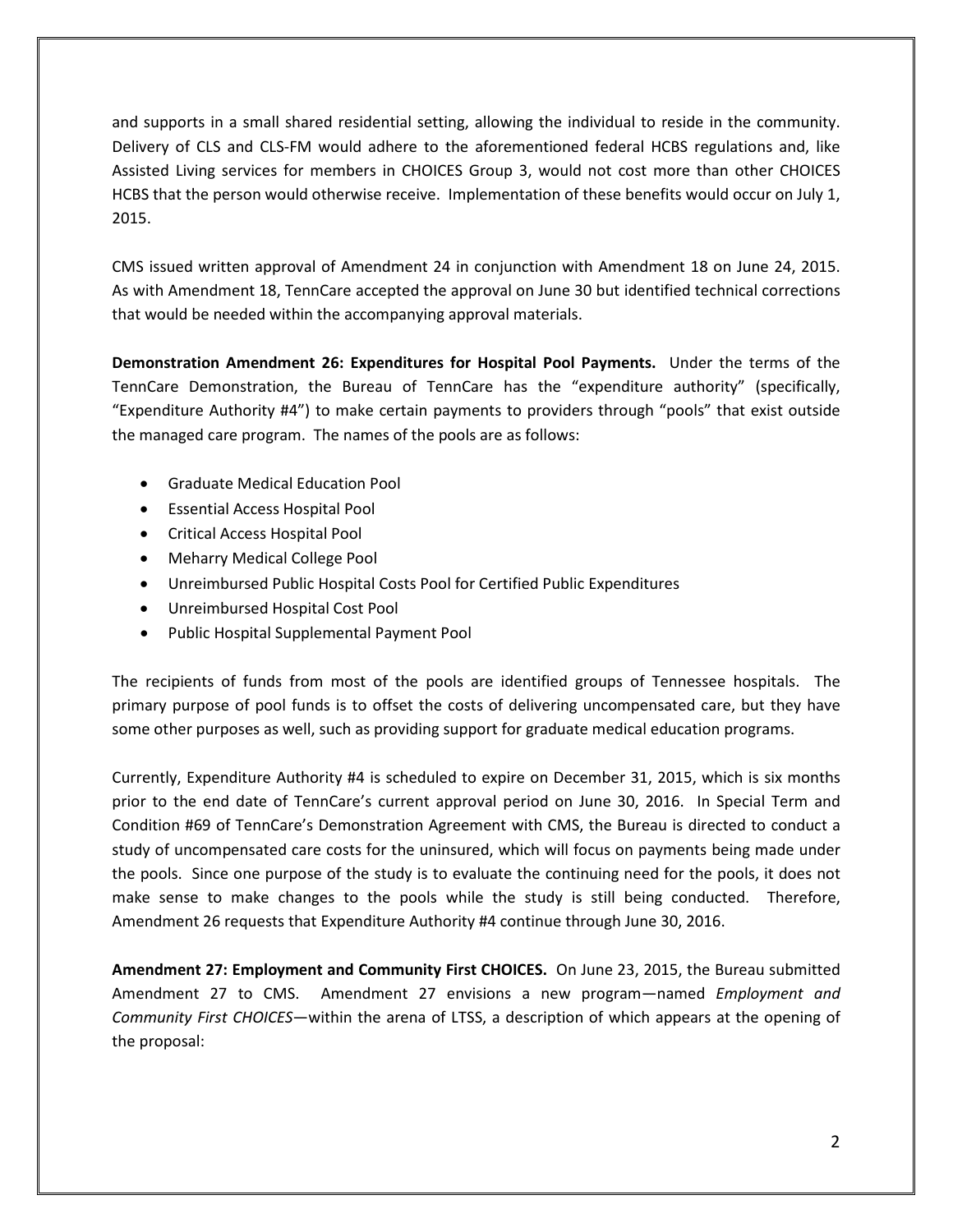With Amendment 27 to the TennCare demonstration, Tennessee proposes to implement within its existing managed care demonstration an integrated managed longterm services and supports (MLTSS) program that is specifically geared toward promoting and supporting integrated, competitive employment and independent, integrated community living as the first and preferred option for individuals with intellectual and developmental disabilities (I/DD).

The amendment would apply to individuals with intellectual disabilities and individuals with developmental disabilities who are newly enrolling into HCBS programs. *Employment and Community First CHOICES* would not, however, alter the manner in which services in an Intermediate Care Facility for Individuals with Intellectual Disabilities are delivered and would not make any changes for individuals served in the three HCBS waiver programs that currently exist (the Comprehensive Aggregate Cap Waiver, the Statewide Waiver, and the Self-Determination Waiver).

A principal aim of Amendment 27 is to provide services more cost-effectively in order to be able to serve more of the 6,000 individuals with intellectual disabilities who are currently on a waiting list for the aforementioned HCBS waiver programs, and an undetermined number of individuals with developmental disabilities who do not qualify for services in the existing HCBS waivers. In laying the groundwork to realize this goal, the proposal identifies four target populations to be served, as well as three benefit packages designed to address the diverse needs of individuals within those populations. To ensure that *Employment and Community First CHOICES* operates within available state resources, however, each benefit package contains an individual cost limit, and TennCare retains the right to establish enrollment caps as well.

A copy of Amendment 27 is currently available on TennCare's website at [http://www.tn.gov/assets/entities/tenncare/attachments/Amendment27ECFCHOICES.pdf.](http://www.tn.gov/assets/entities/tenncare/attachments/Amendment27ECFCHOICES.pdf) TennCare's June 22 notification letter to members of the General Assembly contained additional details about the proposal.

**Tennessee Eligibility Determination System.** As reported last quarter, TennCare announced plans to move in a new direction with regard to the continued development of the Tennessee Eligibility Determination System (TEDS). The purpose of TEDS is to review applications and identify which persons are eligible for state-sponsored health care assistance, meaning TennCare and CoverKids.

After agreements between Northrop Grumman, the company originally hired to develop TEDS, and TennCare ended, the Bureau adopted a new approach to the undertaking: rather than consolidating all aspects of the project under one vendor, TennCare opted to procure three separate contracts. The contracts in question address the following functions:

- Technical Advisory Services;
- Strategic Program Management Office; and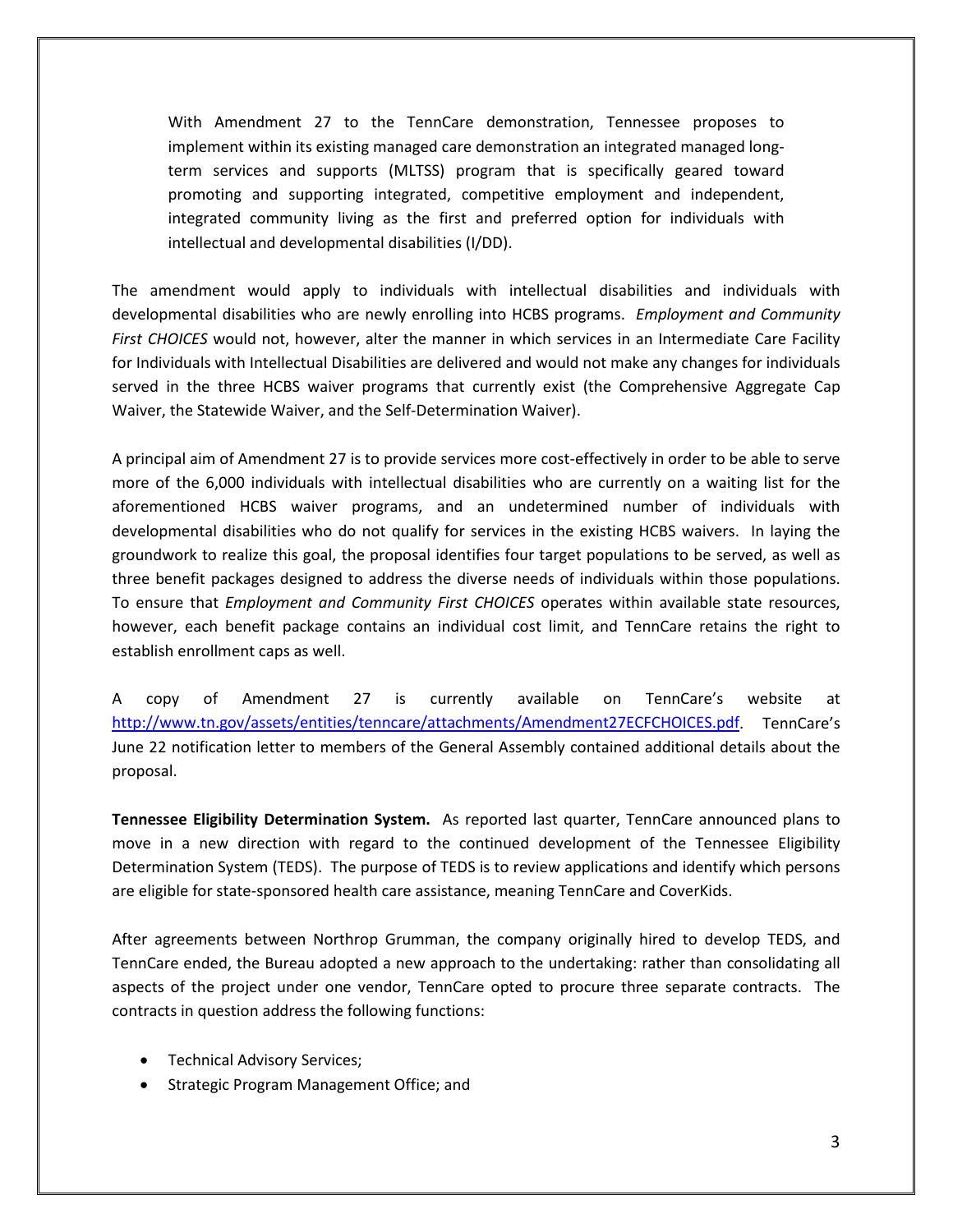• Systems Integrator.

 $\overline{a}$ 

This approach was recommended to TennCare by KPMG, the international consulting firm with which the State contracted to review the TEDS project in late 2014. By the conclusion of the April-June 2015 quarter, the State had moved forward with procurement on the "Technical Advisory Services" element, bidders had submitted proposals, and TennCare had begun scoring the proposals. Furthermore, procurement documents for the "Strategic Program Management Office" element had been developed and were being reviewed for release in the near future. The "Systems Integrator" component will be addressed once the other two contracts have been awarded and are in place.

**Incentives for Providers to Use Electronic Health Records.** The Electronic Health Records (EHR) Incentive Program is a partnership between federal and state governments that grew out of the Health Information Technology for Economic and Clinical Health (HITECH) Act. The purpose of the program is to provide financial incentives to Medicaid providers<sup>[1](#page-3-0)</sup> to replace outdated, often paper-based approaches to medical record-keeping with electronic systems that meet rigorous certification criteria and that can improve health care delivery and quality. The federal government provides 100 percent of the funding for the incentive payments and 90 percent of the administrative costs.

Currently, Medicaid providers may qualify for the following types of payments:

- First-year payments to providers (eligible hospitals or practitioners) who either
	- o Adopt, implement, or upgrade to certified EHR technology capable of meeting "meaningful use" in accordance with CMS standards, or
	- o Achieve meaningful use of certified EHR technology for any period of 90 consecutive days;
- Second-year payments to providers who have received first-year payments and who achieved meaningful use for a subsequent period of 90 consecutive days;
- Third-year and fourth-year payments to providers who continue to demonstrate meaningful use.

EHR payments made by TennCare during the April-June 2015 quarter as compared with payments made throughout the life of the program appear in the table below:

| <b>Payment Type</b>  | <b>Number of Providers</b><br><b>Paid During the Quarter</b> | <b>Quarterly Amount</b><br>Paid (Apr-Jun 2015) | <b>Cumulative Amount</b><br><b>Paid to Date</b> |
|----------------------|--------------------------------------------------------------|------------------------------------------------|-------------------------------------------------|
| First-year payments  | $189^{2}$                                                    | \$3,439,815                                    | \$154,076,734                                   |
| Second-year payments | 110                                                          | \$710,101                                      | \$48,709,995                                    |

<span id="page-3-0"></span> $1$  CMS allows two types of providers to participate in the Medicaid EHR Incentive Program: medical professionals (physicians, nurse practitioners, certified nurse midwives, dentists, and certain kinds of physician assistants) and hospitals (acute care hospitals, critical access hospitals, and children's hospitals).<br><sup>2</sup> Of the 189 providers receiving first-year payments in the April-June 2015 quarter, 7 earned their incentives by

<span id="page-3-1"></span>successfully attesting to meaningful use of EHR technology in their first year of participation in the program.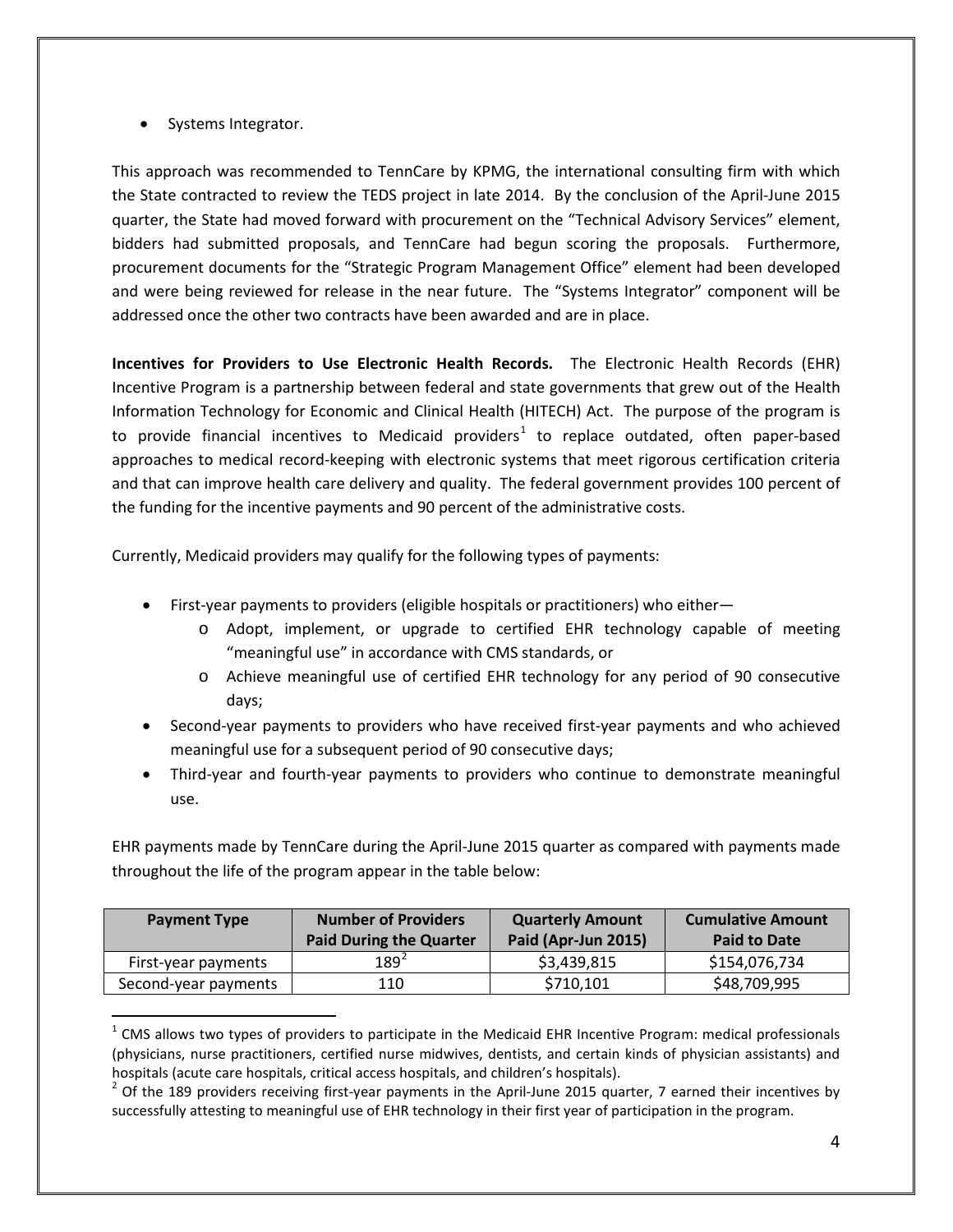| <b>Payment Type</b>  | <b>Number of Providers</b><br>Paid During the Quarter | <b>Quarterly Amount</b><br>Paid (Apr-Jun 2015) | <b>Cumulative Amount</b><br><b>Paid to Date</b> |
|----------------------|-------------------------------------------------------|------------------------------------------------|-------------------------------------------------|
| Third-year payments  | 178                                                   | \$3,795,732                                    | \$12,604,449                                    |
| Fourth-year payments | 96                                                    | \$773,505                                      | \$1,105,005                                     |

Technical assistance activities, outreach efforts, and other EHR-related projects conducted by Bureau staff during the quarter included:

- Expansion of the contract with Qsource (TennCare's External Quality Review Organization) to assist Tennessee providers with the attestation process, including the "Security Risk Agreement" portion of the Meaningful Use attestation;
- Participation throughout the quarter in several Southeast Regional Collaboration for HIT/HIE (SERCH) calls;
- Operation of a booth at the Tennessee Medical Group Management Association Conference in April 2015;
- Attendance at the UnitedHealthcare Provider Expos in Chattanooga, Kingsport, Knoxville, Memphis, and Nashville in May 2015;
- Hosting 12 technical assistance calls during the quarter to help providers with return issues and with planning for the next year's attestations;
- Responding to more than 500 inquiries submitted to the EHR Meaningful Use email box;
- Email notices to providers in April and June 2015 reminding them to complete any remaining Meaningful Use attestations for payment year 2014;
- Monthly newsletters distributed by the Bureau's EHR ListServ; and
- A quarterly reminder issued through the Provider Incentive Payment Program ("PIPP") system to Tennessee providers who had registered at the federal level but who have not registered or attested at the state level.

TennCare continues to schedule EHR workshops with a variety of provider organizations to maintain the momentum of the program.

**Essential Access Hospital (EAH) Payments.** The TennCare Bureau continued to make EAH payments during the April-June 2015 quarter. EAH payments are made from a pool of \$100 million (\$34,935,000 in State dollars) appropriated by the General Assembly and funded by the hospital assessment fee.

The methodology for distributing these funds, as outlined in Special Term and Condition 55.e. of the TennCare Demonstration Agreement with CMS, specifically considers each hospital's relative contribution to providing services to TennCare members, while also acknowledging differences in payer mix and hospitals' relative ability to make up TennCare losses. Data from the Hospital Joint Annual Report is used to determine hospitals' eligibility for these payments. Eligibility is determined each quarter based on each hospital's participation in TennCare. In order to receive a payment for the quarter, a hospital must be a contracted provider with TennCare Select and at least one other Managed Care Organization (MCO), and it must have contracted with TennCare Select for the entire quarter that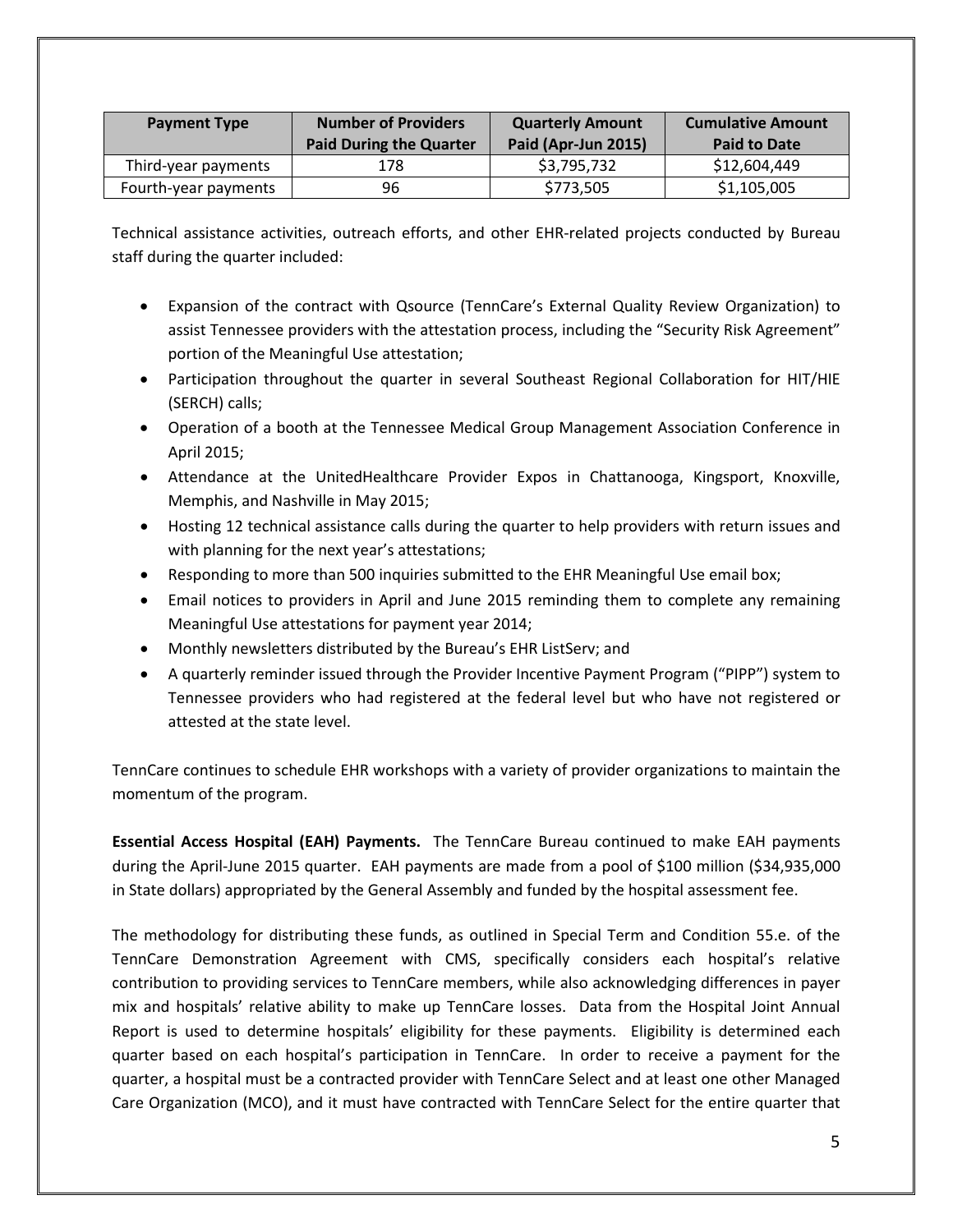the payment represents. Excluded from the Essential Access Hospital payments are Critical Access Hospitals, which receive cost-based reimbursement from the TennCare program and, therefore, are not included, and the four State mental health institutes.

The Essential Access Hospital payments made during the fourth quarter of State Fiscal Year 2015 for dates of service during the third quarter are shown in the table below.

|                                              |                          | <b>EAH Fourth Quarter FY</b> |
|----------------------------------------------|--------------------------|------------------------------|
| <b>Hospital Name</b>                         | County                   | 2015                         |
| Regional Medical Center at Memphis           | Shelby County            | \$3,363,349                  |
| Vanderbilt University Hospital               | Davidson County          | \$3,180,780                  |
| <b>Erlanger Medical Center</b>               | <b>Hamilton County</b>   | \$2,696,914                  |
| University of Tennessee Memorial Hospital    | <b>Knox County</b>       | \$1,447,794                  |
| Johnson City Medical Center (with            |                          |                              |
| Woodridge)                                   | <b>Washington County</b> | \$1,211,056                  |
| LeBonheur Children's Medical Center          | Shelby County            | \$711,392                    |
| Parkridge Medical Center (with Parkridge     |                          |                              |
| Valley)                                      | <b>Hamilton County</b>   | \$685,737                    |
| Metro Nashville General Hospital             | Davidson County          | \$600,107                    |
| Jackson - Madison County General Hospital    | <b>Madison County</b>    | \$544,902                    |
| East Tennessee Children's Hospital           | Knox County              | \$538,608                    |
| Methodist Healthcare - Memphis Hospitals     | <b>Shelby County</b>     | \$512,229                    |
| Methodist Healthcare - South                 | <b>Shelby County</b>     | \$491,813                    |
| Saint Jude Children's Research Hospital      | <b>Shelby County</b>     | \$418,430                    |
| University Medical Center (with McFarland)   | <b>Wilson County</b>     | \$386,246                    |
| Saint Thomas Midtown Hospital                | Davidson County          | \$354,658                    |
| TriStar Skyline Medical Center (with Madison |                          |                              |
| Campus)                                      | Davidson County          | \$337,644                    |
| Wellmont - Holston Valley Medical Center     | <b>Sullivan County</b>   | \$304,649                    |
| Fort Sanders Regional Medical Center         | <b>Knox County</b>       | \$295,865                    |
| <b>TriStar Centennial Medical Center</b>     | Davidson County          | \$271,792                    |
| Methodist Healthcare - North                 | <b>Shelby County</b>     | \$253,011                    |
| Saint Francis Hospital                       | <b>Shelby County</b>     | \$245,600                    |
| Parkridge East Hospital                      | <b>Hamilton County</b>   | \$229,921                    |
| <b>Maury Regional Hospital</b>               | <b>Maury County</b>      | \$229,110                    |
| Parkwest Medical Center (with Peninsula)     | <b>Knox County</b>       | \$223,578                    |
| Saint Thomas Rutherford Hospital             | <b>Rutherford County</b> | \$223,559                    |
| Pathways of Tennessee                        | <b>Madison County</b>    | \$216,560                    |
| Wellmont - Bristol Regional Medical Center   | <b>Sullivan County</b>   | \$210,377                    |
| Cookeville Regional Medical Center           | <b>Putnam County</b>     | \$193,940                    |
| Ridgeview Psychiatric Hospital and Center    | Anderson County          | \$193,264                    |
| Tennova Healthcare - Physicians Regional     |                          |                              |
| <b>Medical Center</b>                        | <b>Knox County</b>       | \$190,574                    |
| Methodist Hospital - Germantown              | Shelby County            | \$173,827                    |

#### **Essential Access Hospital Payments for the Quarter**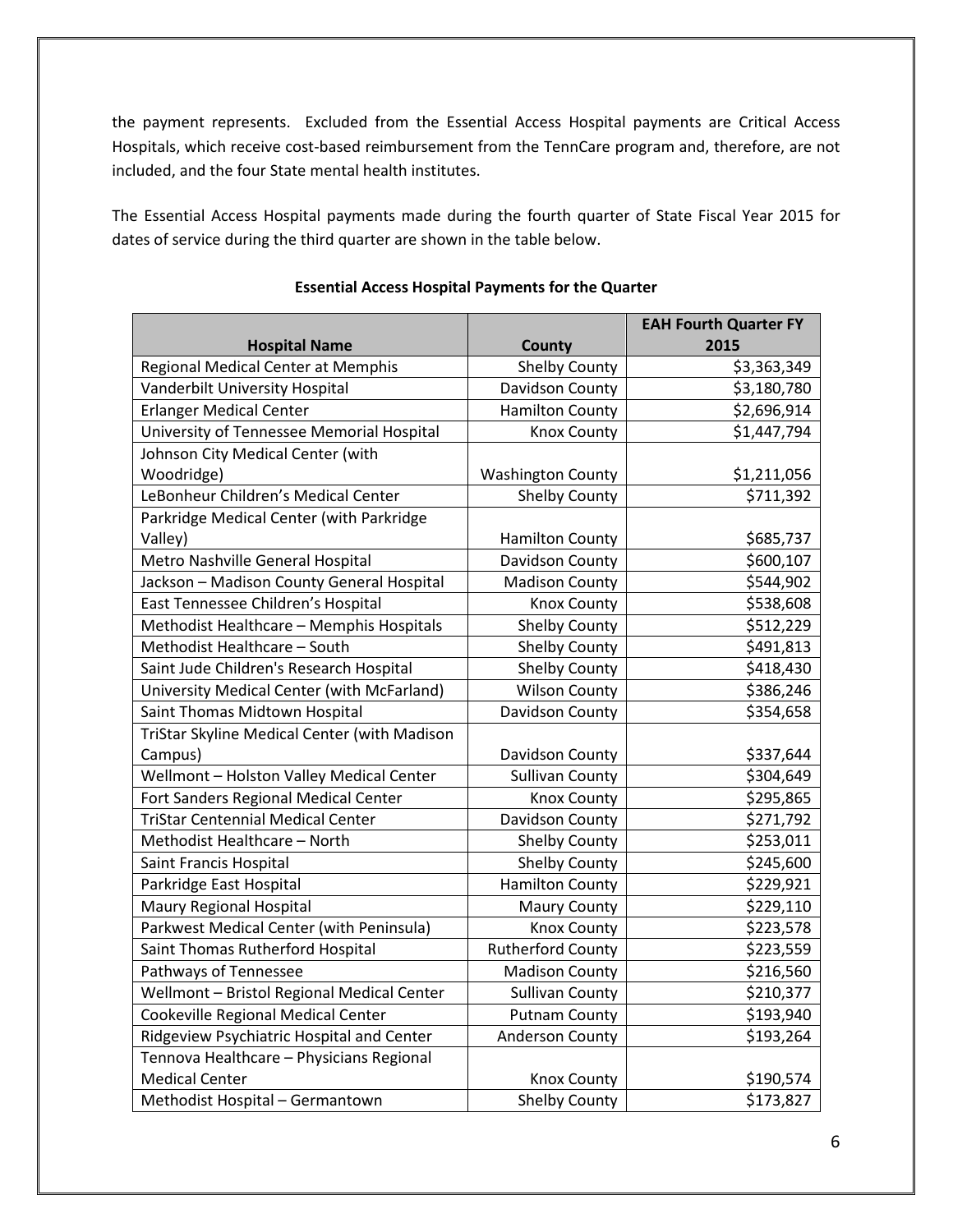|                                              |                          | <b>EAH Fourth Quarter FY</b> |
|----------------------------------------------|--------------------------|------------------------------|
| <b>Hospital Name</b>                         | County                   | 2015                         |
| <b>Baptist Memorial Hospital for Women</b>   | <b>Shelby County</b>     | \$152,077                    |
| <b>Skyridge Medical Center</b>               | <b>Bradley County</b>    | \$141,448                    |
| <b>Blount Memorial Hospital</b>              | <b>Blount County</b>     | \$133,001                    |
|                                              | Montgomery               |                              |
| <b>Gateway Medical Center</b>                | County                   | \$131,352                    |
| <b>TriStar Horizon Medical Center</b>        | Dickson County           | \$129,339                    |
| <b>TriStar StoneCrest Medical Center</b>     | <b>Rutherford County</b> | \$121,227                    |
| <b>TriStar Summit Medical Center</b>         | Davidson County          | \$119,964                    |
| NorthCrest Medical Center                    | Robertson County         | \$119,703                    |
| <b>Delta Medical Center</b>                  | <b>Shelby County</b>     | \$118,893                    |
| <b>Dyersburg Regional Medical Center</b>     | <b>Dyer County</b>       | \$115,964                    |
| <b>LeConte Medical Center</b>                | Sevier County            | \$114,181                    |
| Morristown - Hamblen Healthcare System       | Hamblen County           | \$112,779                    |
| Southern Hills Medical Center                | Davidson County          | \$111,399                    |
| <b>Heritage Medical Center</b>               | <b>Bedford County</b>    | \$108,761                    |
| Sumner Regional Medical Center               | <b>Sumner County</b>     | \$103,745                    |
| Takoma Regional Hospital                     | <b>Greene County</b>     | \$97,842                     |
| Tennova Healthcare - Newport Medical         |                          |                              |
| Center                                       | Cocke County             | \$93,182                     |
| <b>Sweetwater Hospital Association</b>       | Monroe County            | \$91,962                     |
| Laughlin Memorial Hospital                   | <b>Greene County</b>     | \$91,486                     |
| <b>Rolling Hills Hospital</b>                | <b>Williamson County</b> | \$90,176                     |
| Methodist Medical Center of Oak Ridge        | <b>Anderson County</b>   | \$88,344                     |
| <b>TriStar Hendersonville Medical Center</b> | <b>Sumner County</b>     | \$83,301                     |
| Harton Regional Medical Center               | Coffee County            | \$82,127                     |
| <b>Henry County Medical Center</b>           | <b>Henry County</b>      | \$81,219                     |
| Tennova Healthcare - LaFollette Medical      |                          |                              |
| Center                                       | Campbell County          | \$79,470                     |
| <b>Grandview Medical Center</b>              | <b>Marion County</b>     | \$77,902                     |
| <b>Sycamore Shoals Hospital</b>              | <b>Carter County</b>     | \$76,455                     |
| Skyridge Medical Center - Westside           | <b>Bradley County</b>    | \$75,180                     |
| Regional Hospital of Jackson                 | <b>Madison County</b>    | \$73,522                     |
| Baptist Memorial Hospital - Union City       | <b>Obion County</b>      | \$71,598                     |
| Lakeway Regional Hospital                    | Hamblen County           | \$71,142                     |
| Indian Path Medical Center                   | <b>Sullivan County</b>   | \$63,150                     |
| Wellmont Hawkins County Memorial Hospital    | <b>Hawkins County</b>    | \$60,419                     |
| Jellico Community Hospital                   | Campbell County          | \$60,378                     |
| <b>Hardin Medical Center</b>                 | Hardin County            | \$59,222                     |
| <b>McNairy Regional Hospital</b>             | <b>McNairy County</b>    | \$58,299                     |
| Starr Regional Medical Center - Athens       | <b>McMinn County</b>     | \$57,605                     |
| River Park Hospital                          | <b>Warren County</b>     | \$54,631                     |
| Henderson County Community Hospital          | <b>Henderson County</b>  | \$47,041                     |
| <b>Roane Medical Center</b>                  | Roane County             | \$43,764                     |
| United Regional Medical Center               | Coffee County            | \$41,761                     |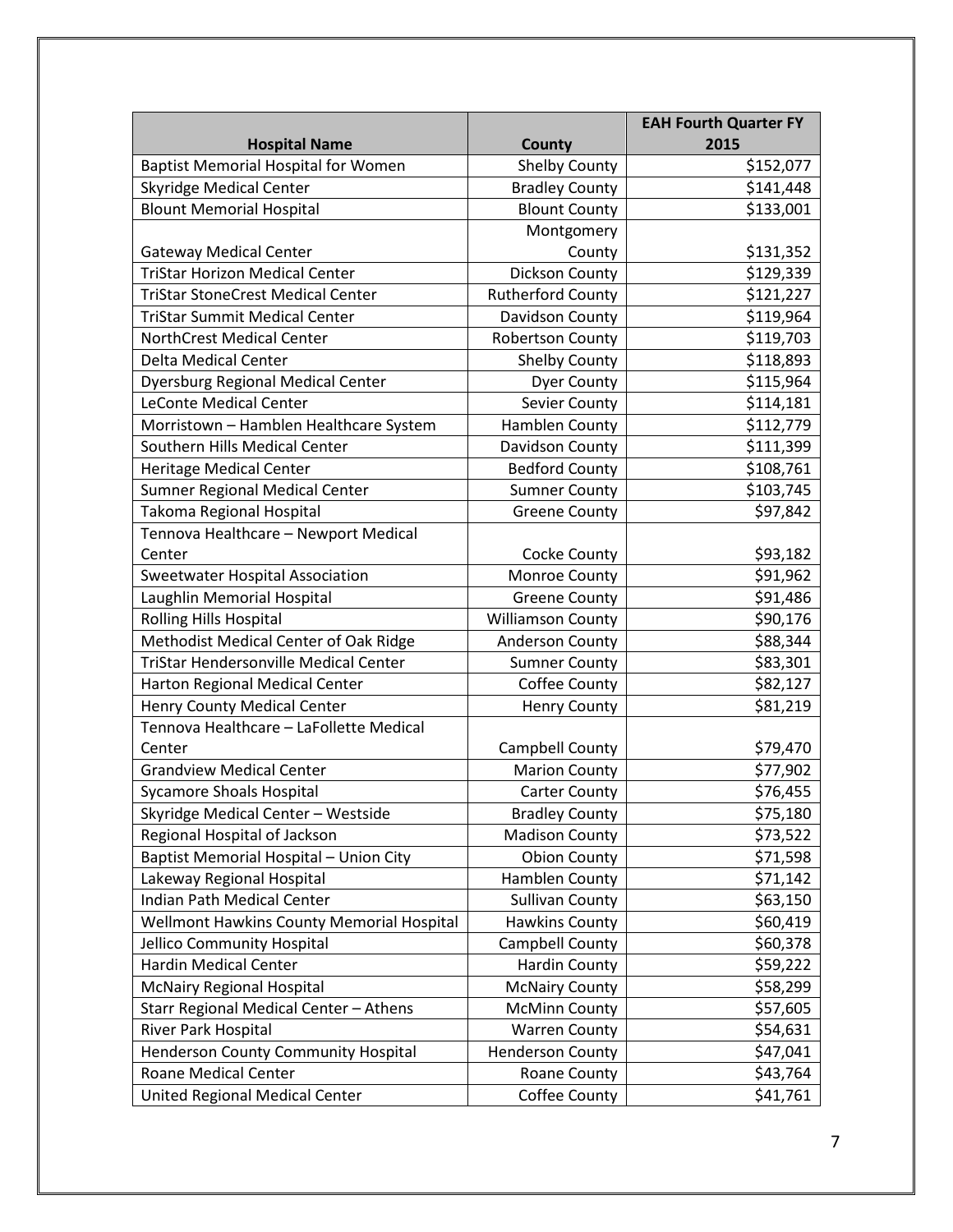|                                        |                        | <b>EAH Fourth Quarter FY</b> |
|----------------------------------------|------------------------|------------------------------|
| <b>Hospital Name</b>                   | County                 | 2015                         |
| Hillside Hospital                      | <b>Giles County</b>    | \$40,081                     |
| Crockett Hospital                      | Lawrence County        | \$39,884                     |
| Livingston Regional Hospital           | <b>Overton County</b>  | \$37,331                     |
| McKenzie Regional Hospital             | <b>Carroll County</b>  | \$35,634                     |
| <b>Volunteer Community Hospital</b>    | <b>Weakley County</b>  | \$33,420                     |
| <b>Bolivar General Hospital</b>        | <b>Hardeman County</b> | \$31,044                     |
| Wayne Medical Center                   | <b>Wayne County</b>    | \$30,082                     |
| Erlanger Health System - East Campus   | <b>Hamilton County</b> | \$27,310                     |
| Baptist Memorial Hospital - Huntingdon | <b>Carroll County</b>  | \$27,166                     |
| DeKalb Community Hospital              | DeKalb County          | \$24,238                     |
| Methodist Healthcare - Fayette         | <b>Fayette County</b>  | \$21,405                     |
| <b>Emerald Hodgson Hospital</b>        | Franklin County        | \$10,108                     |
| <b>TOTAL</b>                           |                        | \$25,000,000                 |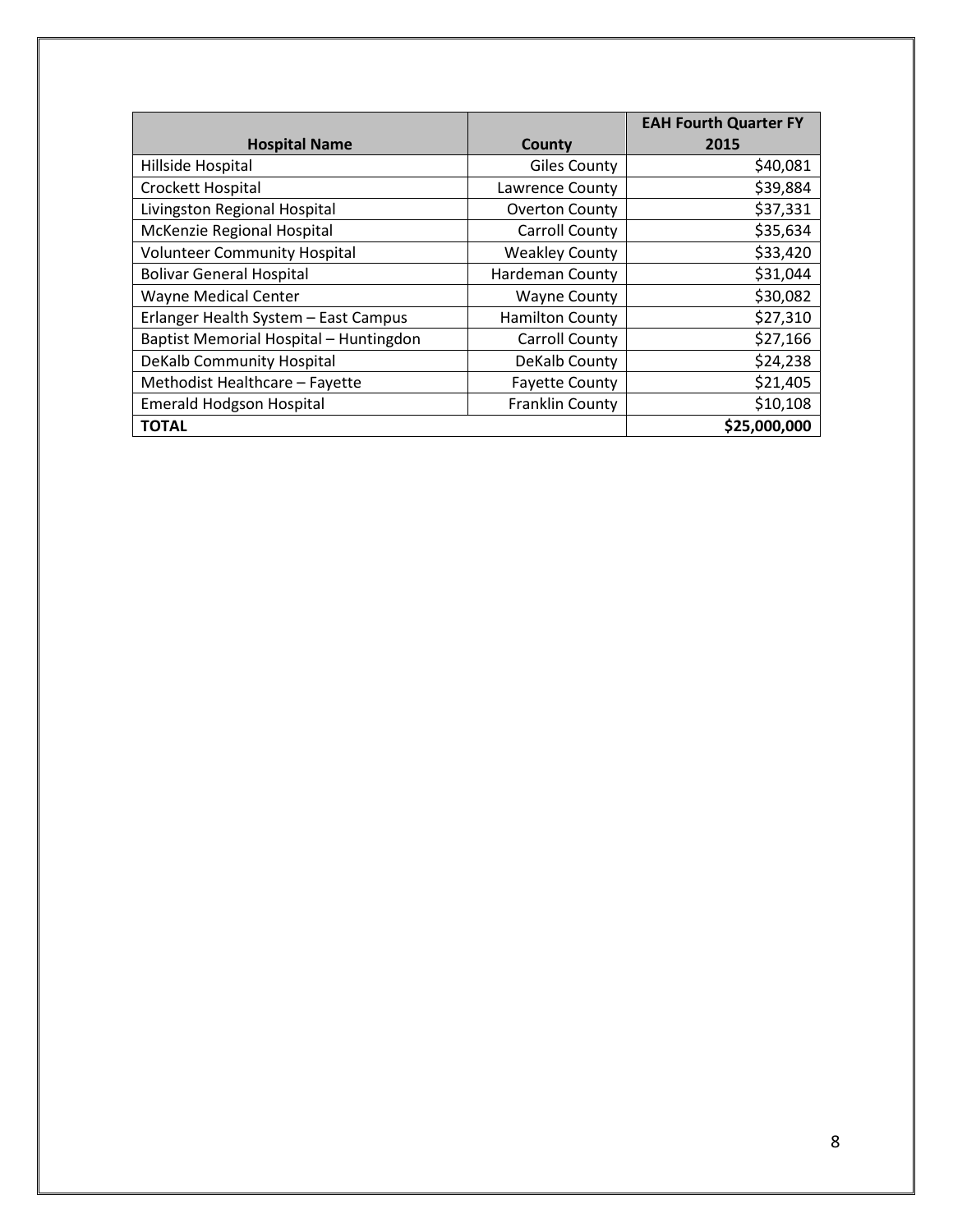## **Number of Recipients on TennCare and Costs to the State**

During the month of June 2015, there were 1,403,069 Medicaid eligibles and 19,040 Demonstration eligibles enrolled in TennCare, for a total of 1,422,109 persons.

Estimates of TennCare spending for the fourth quarter of State Fiscal Year 2015 are summarized in the table below.

| <b>Spending Category</b> | 4 <sup>th</sup> Quarter* |
|--------------------------|--------------------------|
| MCO services**           | \$1,481,685,400          |
| Dental services          | \$38,989,100             |
| Pharmacy services        | \$269,749,000            |
| Medicare "clawback"***   | \$43,511,600             |

*\*These figures are cash basis as of June 30 and are unaudited.*

 $\overline{a}$ 

*\*\*This figure includes Integrated Managed Care MCO expenditures.*

*\*\*\*The Medicare Part D clawback is money states are required to pay to the federal government to help offset costs the federal government incurs by covering the prescription benefit for enrollees who have both Medicare and Medicaid.*

## **Viability of MCCs in the TennCare Program**

**Claims payment analysis.** TennCare's prompt pay requirements may be summarized as shown below.

| <b>Entity</b> | <b>Standard</b>                                                                                                                      | <b>Authority</b>        |
|---------------|--------------------------------------------------------------------------------------------------------------------------------------|-------------------------|
| <b>MCOs</b>   | 90% of clean claims for payment for services delivered to                                                                            | T.C.A. $§$ 56-32-126(b) |
| (non-CHOICES  | TennCare enrollees are processed and, if appropriate, paid                                                                           |                         |
| services)     | within 30 calendar days of the receipt of such claims.                                                                               |                         |
|               | 99.5% of all provider claims are processed, and, if                                                                                  |                         |
|               | appropriate, paid within 60 calendar days of receipt.                                                                                |                         |
|               |                                                                                                                                      |                         |
| <b>MCOs</b>   | 90% of clean electronically submitted Nursing Facility and                                                                           | TennCare contract       |
| (CHOICES      | applicable Home and Community Based Services claims <sup>3</sup> are                                                                 |                         |
| services)     | processed and paid within 14 calendar days of receipt.                                                                               |                         |
|               | 99.5% of clean electronically submitted Nursing Facility and<br>applicable Home and Community Based Services claims <sup>4</sup> are |                         |
|               | processed and paid within 21 calendar days of receipt.                                                                               |                         |

<span id="page-8-1"></span><span id="page-8-0"></span><sup>&</sup>lt;sup>3</sup> Excludes Personal Emergency Response Systems (PERS), assistive technology, minor home modifications, and pest control claims. Claims for delivery of these services are handled like general MCO claims.  $<sup>4</sup>$  Ibid.</sup>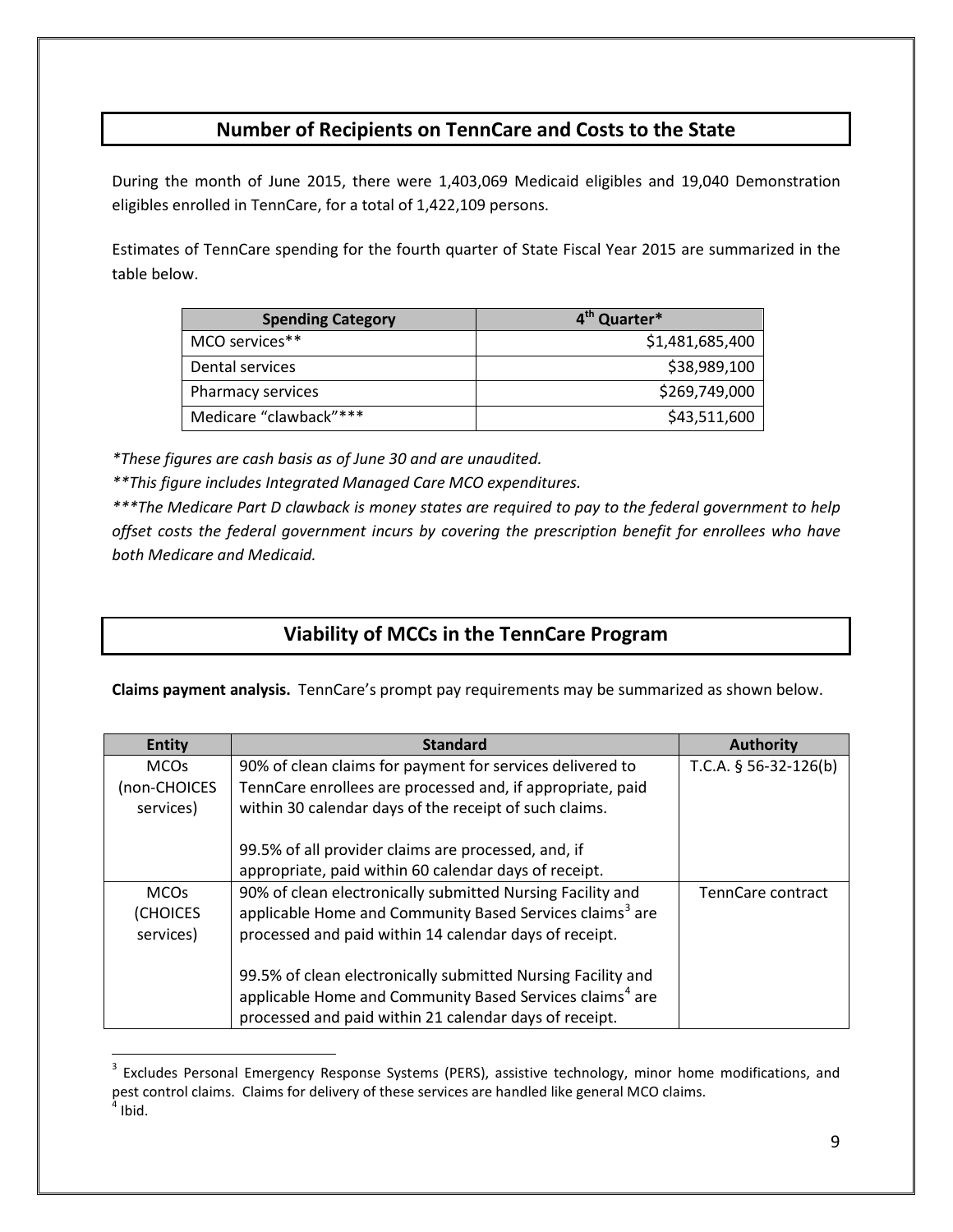| <b>Entity</b> | <b>Standard</b>                                              | <b>Authority</b>     |
|---------------|--------------------------------------------------------------|----------------------|
| <b>DBM</b>    | 90% of clean claims for payment for services delivered to    | TennCare contract    |
|               | TennCare enrollees are processed, and, if appropriate, paid  | and in accordance    |
|               | within 30 calendar days of the receipt of such claims.       | with T.C.A. § 56-32- |
|               |                                                              | 126(b)               |
|               | 99.5% of all provider claims are processed, and, if          |                      |
|               | appropriate, paid within 60 calendar days of receipt.        |                      |
| <b>PBM</b>    | 100% of all clean claims submitted by pharmacy providers are | TennCare contract    |
|               | paid within 10 calendar days of receipt.                     |                      |

The MCOs, the DBM, and the PBM are required to submit monthly claims data files of all TennCare claims processed to the Tennessee Department of Commerce and Insurance (TDCI) for verification of statutory and contractual prompt pay compliance. The plans are required to separate their claims data by Tennessee region (i.e., East, Middle, or West Grand Region) and by subcontractor (e.g., claims processed by a vision benefits manager). Furthermore, the MCOs are required to identify separately non-emergency transportation (NEMT) claims in the data files. Finally, the MCOs are required to submit separate claims data files representing a subset of electronically submitted Nursing Facility and applicable Home and Community Based Services claims for CHOICES enrollees. TDCI then performs an analysis and reports the results of the prompt pay analyses by NEMT and CHOICES claim types, by subcontractor, by Tennessee region, and by total claims processed for the month.

If an MCO does not comply with the prompt pay requirements based on the total claims processed in a month, TDCI has the statutory authority to levy an administrative penalty of \$10,000 for each month of non-compliance after the first instance of non-compliance was reported to the plan. The TennCare Bureau can also assess liquidated damages pursuant to the terms of the Contractor Risk Agreement. If the DBM and PBM do not meet their contractual prompt pay requirements, only the TennCare Bureau can assess applicable liquidated damages against these entities.

**Net worth requirement.** According to Tennessee's "Health Maintenance Organization Act of 1986" statute (T.C.A. § 56-32-101 *et seq.*), the minimum net worth requirement for each TennCare MCO is calculated based on premium revenue for the most recent calendar year, as well as any TennCare payments made to the MCO that are not reported as premium revenue.

During the April-June 2015 quarter, the MCOs submitted their National Association of Insurance Commissioners (NAIC) First Quarter 2015 Financial Statements. As of March 31, 2015, TennCare MCOs reported net worth as indicated in the table below.<sup>[5](#page-9-0)</sup>

 $\overline{a}$ 

<span id="page-9-0"></span><sup>&</sup>lt;sup>5</sup> The "Net Worth Requirement" and "Reported Net Worth" figures in the table are based on the MCOs' companywide operations, not merely their TennCare operations. Amerigroup and Volunteer State Health Plan, for instance, operate Medicare Advantage Plans, while UnitedHealthcare has several lines of business in Illinois, Iowa, Virginia, and Tennessee.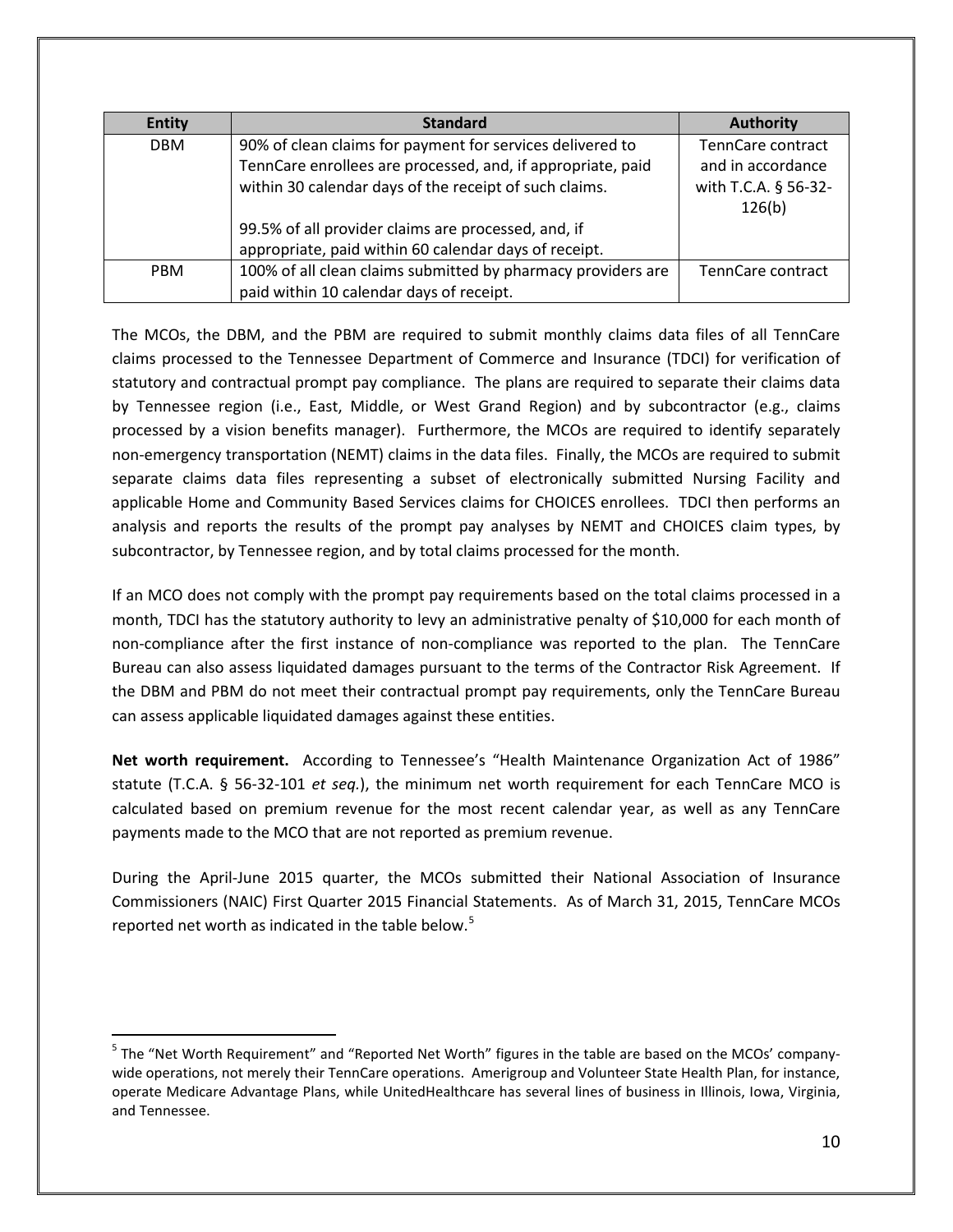| <b>MCO</b>                            | <b>Net Worth</b> | Reported         | Excess/       |
|---------------------------------------|------------------|------------------|---------------|
|                                       | Requirement      | <b>Net Worth</b> | (Deficiency)  |
| Amerigroup Tennessee                  | \$18,895,648     | \$144,423,927    | \$125,528,279 |
| UnitedHealthcare Plan of the River    | \$67,602,074     | \$545,821,081    | \$478,219,007 |
| Valley (UnitedHealthcare Community    |                  |                  |               |
| Plan)                                 |                  |                  |               |
| Volunteer State Health Plan (BlueCare | \$37,185,058     | \$336,223,639    | \$299,038,581 |
| & TennCare Select)                    |                  |                  |               |

During the April-June 2015 quarter, the MCOs were also required to comply with Tennessee's "Risk-Based Capital for Health Organizations" statute (T.C.A. § 56-46-201 *et seq.*). Risk-based capital (RBC) involves a method of calculating the minimum amount of capital necessary for a health entity to support its overall business operations depending on its size and risk profile. A health entity with a higher amount of risk is required to hold a higher amount of capital. The RBC statute gives TDCI the authority and mandate to use preventive and corrective measures that vary depending on the amount of capital deficiency indicated by the RBC calculations. A "Company Action Level" deficiency (defined at T.C.A. § 56-46-203(a)) would require the submission of a plan to correct the entity's capital deficiency.

The following table compares the MCOs' net worth to the Company Action Level requirements as of March 31, 2015:

| <b>MCO</b>                            | <b>Company Action</b> | Reported         | Excess/       |
|---------------------------------------|-----------------------|------------------|---------------|
|                                       | Level                 | <b>Net Worth</b> | (Deficiency)  |
| Amerigroup Tennessee                  | \$61,407,788          | \$144,423,927    | \$83,016,139  |
| UnitedHealthcare Plan of the River    | \$244,098,654         | \$545,821,081    | \$301,722,427 |
| Valley (UnitedHealthcare Community    |                       |                  |               |
| Plan)                                 |                       |                  |               |
| Volunteer State Health Plan (BlueCare | \$109,546,612         | \$336,223,639    | \$226,677,027 |
| & TennCare Select)                    |                       |                  |               |

All TennCare MCOs met their minimum net worth requirements and Company Action Level requirements as of March 31, 2015.

## **Success of Fraud Detection and Prevention**

The mission of the Tennessee Office of Inspector General (OIG) is: *To identify, investigate, and prosecute persons who commit fraud or abuse against the TennCare program and to recoup money owed to the State of Tennessee.* The OIG staff receives case information from a variety of sources, including local law enforcement, the TennCare Bureau, Health Related Boards (HRB), the Department of Human Services (DHS), other State agencies, health care providers, Managed Care Contractors (MCCs), and the general public via the OIG website, fax, written correspondence, and phone calls to the OIG hotline. Selected statistics for the fourth quarter of Fiscal Year 2015 are as follows: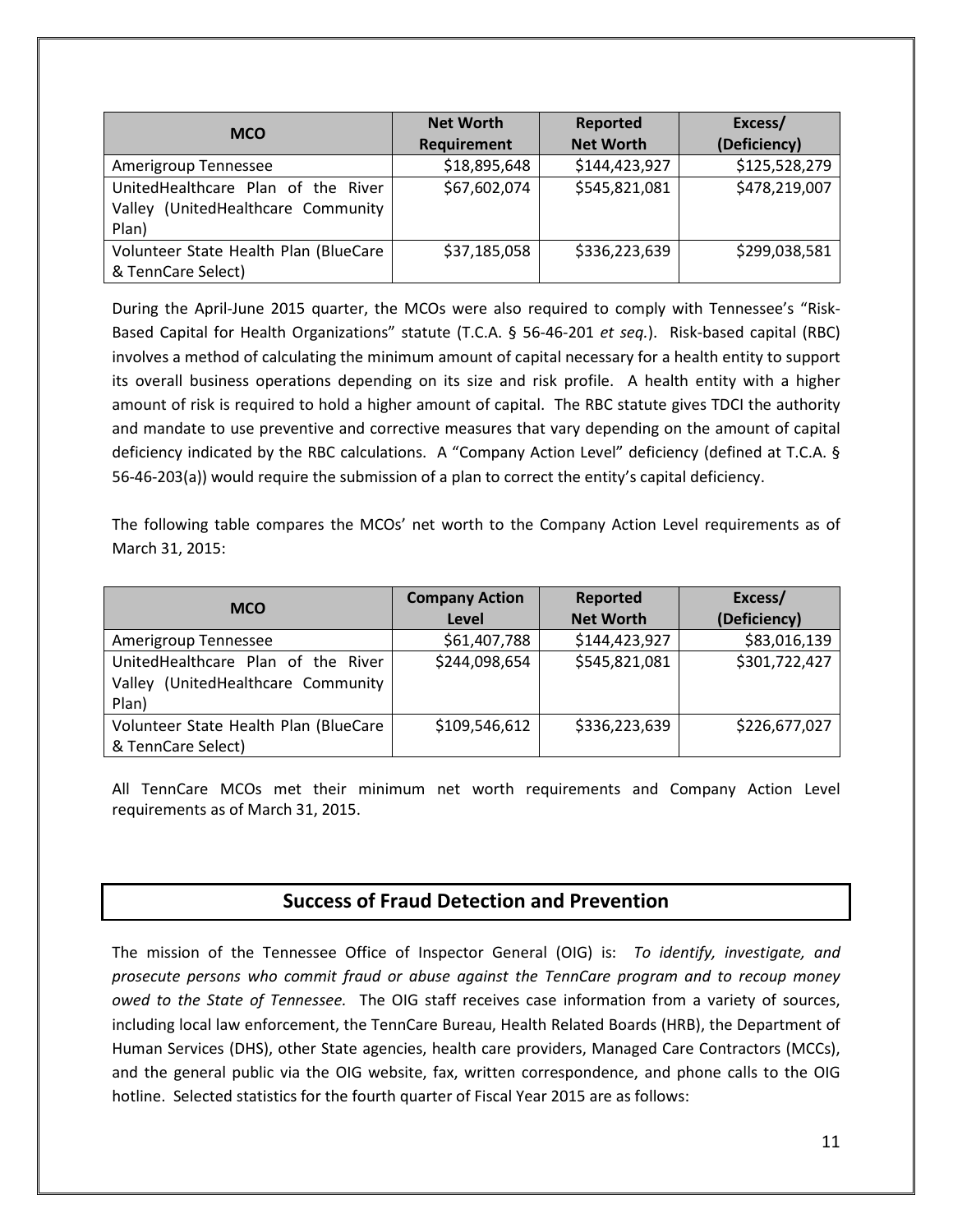## **TennCare Fraud & Abuse: Cases Received**

|                             | Quarter |
|-----------------------------|---------|
| <b>TennCare Fraud Cases</b> | 1.879   |
| TennCare Abuse Cases*       | 1,410   |

*\* Abuse cases may be referred to the appropriate Managed Care Contractor (MCC), the TennCare Bureau, or DHS for further review/action.*

## **Criminal Court: Fines & Costs Imposed**

|                                                 | Quarter  |
|-------------------------------------------------|----------|
| <b>Court Fines</b>                              | \$17,425 |
| <b>Court Costs &amp; Taxes</b>                  | \$3,078  |
| <b>Court Ordered Restitution</b>                | \$44,550 |
| Court Ordered Restitution Received <sup>6</sup> | \$23,098 |
| Drug Funds/Forfeitures                          | \$2,060  |

The OIG aggressively pursues enrollees who have committed fraud against the TennCare program. The primary criminal case types investigated are: (1) prescription medication cases (illegal sale of prescription medication, drug seekers, doctor shopping, and forging prescriptions), (2) gaining TennCare eligibility by claiming a child who does not actually live in the home, (3) receiving TennCare benefits while living outside Tennessee, (4) fraudulent reporting of income, (5) fraudulent reporting of resources, and (6) ineligible individuals using TennCare recipients' benefits.

## **Arrest Totals**

|                      | Quarter | FY 15 to Date |
|----------------------|---------|---------------|
| Individuals Arrested | ບ       | 249           |

## **OIG Civil Restitution & Civil Court Judgments**

|                                                          | Quarter  |
|----------------------------------------------------------|----------|
| Consent Orders & Civil Judgments<br>Ordered <sup>7</sup> | \$18,371 |
| Recoupments Received <sup>8</sup>                        | \$14,604 |

 $\overline{a}$ 

<span id="page-11-0"></span> $6$  Restitution may have been ordered in a quarter earlier than the quarter in which payment was actually received.

<span id="page-11-1"></span> $<sup>7</sup>$  This total reflects dollars identified for recoupment by the OIG in such non-criminal contexts as civil cases,</sup> administrative hearings, and voluntary reimbursements to TennCare.

<span id="page-11-2"></span> $8$  A recoupment may be received in a quarter other than the one in which it is ordered.